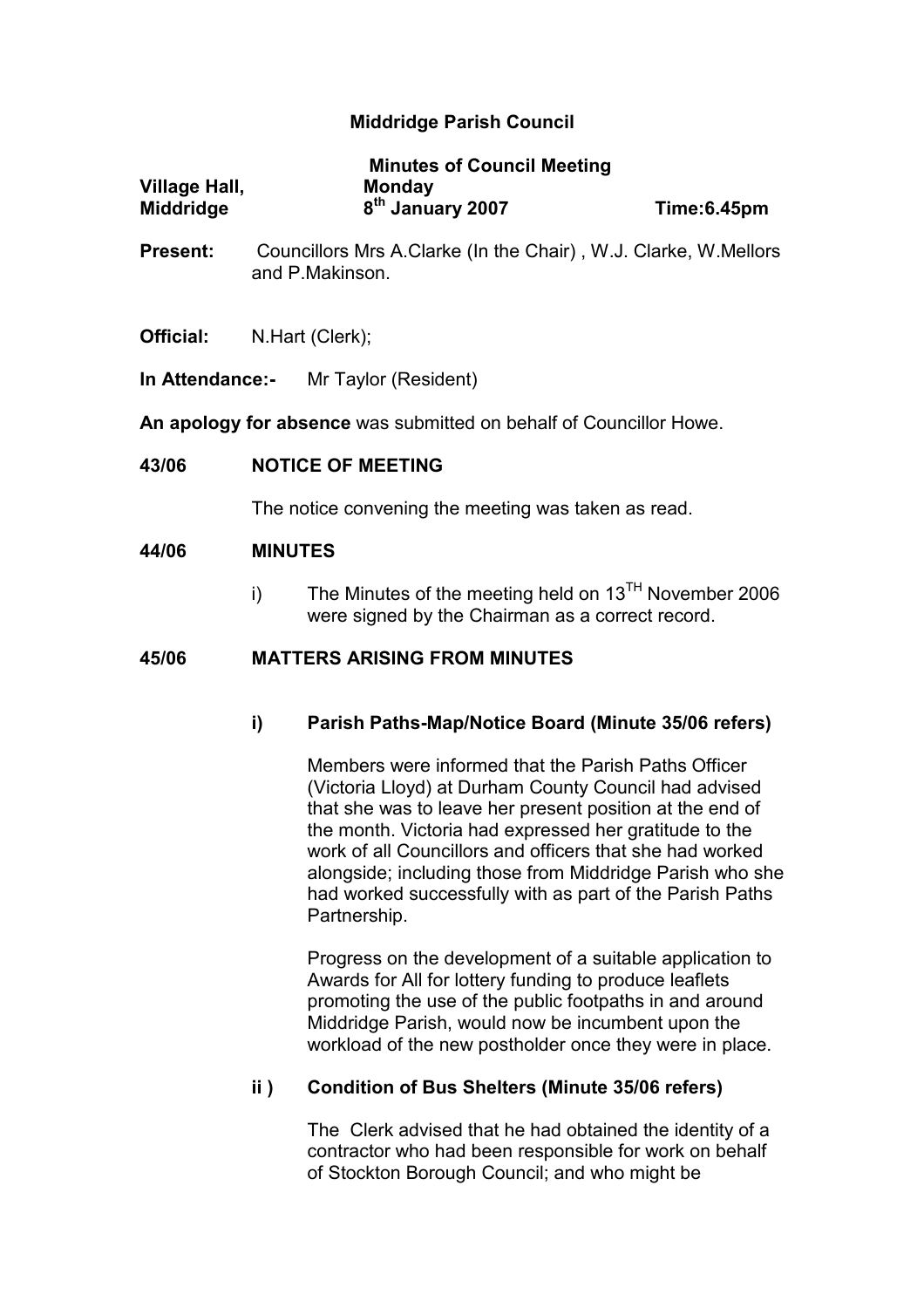interested in tendering for required works to the two bus shelters within the Parish. Attempts would be made by the Clerk to contact the contractor, with a view to ascertaining whether they would be interested in inspecting and tendering for the work. No further details had been received from DCC with regard to contractors that they may be prepared to recommend; and it was suggested that a reminder be sent in this regard.

# iii) Sedgefield Borough Council-Road Signage and Litter Bins (Minute 35/06 refers)

It was noted that the Walker Lane road sign, previously reported as missing, was now in place. The Eden Grove sign was however in poor condition; being 'white bleached' in appearance, and should therefore be replaced by Sedgefield Borough Council.

The Borough Council had also requested clarification as to where the Dog Waste bin should be relocated; the original having been removed from Walker Lane due to it causing an obstruction to farm vehicles using this road. It was suggested that Councillor W.J.Clarke consult with both dog owners in the area and Mr Hayman, who resided nearby, with a view to identifying a suitable location.

# iv) Play Area (Minute 35/06 refers)

 Councillor Mrs Clarke advised that members had met with Joanne King, Play Area Development Officer at Sedgefield Borough Council, on Monday 20<sup>th</sup> November 2006 to discuss the next stage of the proposed play area redevelopment application. The proposals would form part of an application to the Awards for All Lottery Fund; and the Borough Council intended to 'showcase' the proposals in the Village Hall some time in the future. The estimated cost of the scheme was £30,000; the total cost of which would be sought from the Borough Council/Lottery Fund.

# v) Christmas Tree/Celebrations

It was noted that the tree was to be removed by the contractor on the  $9<sup>th</sup>$  January 2007. Members expressed their gratitude to Councillor W.J.Clarke for his efforts once again in arranging the erection and dismantling of the tree. No approach from residents had been received regarding participation in any Christmas celebrations.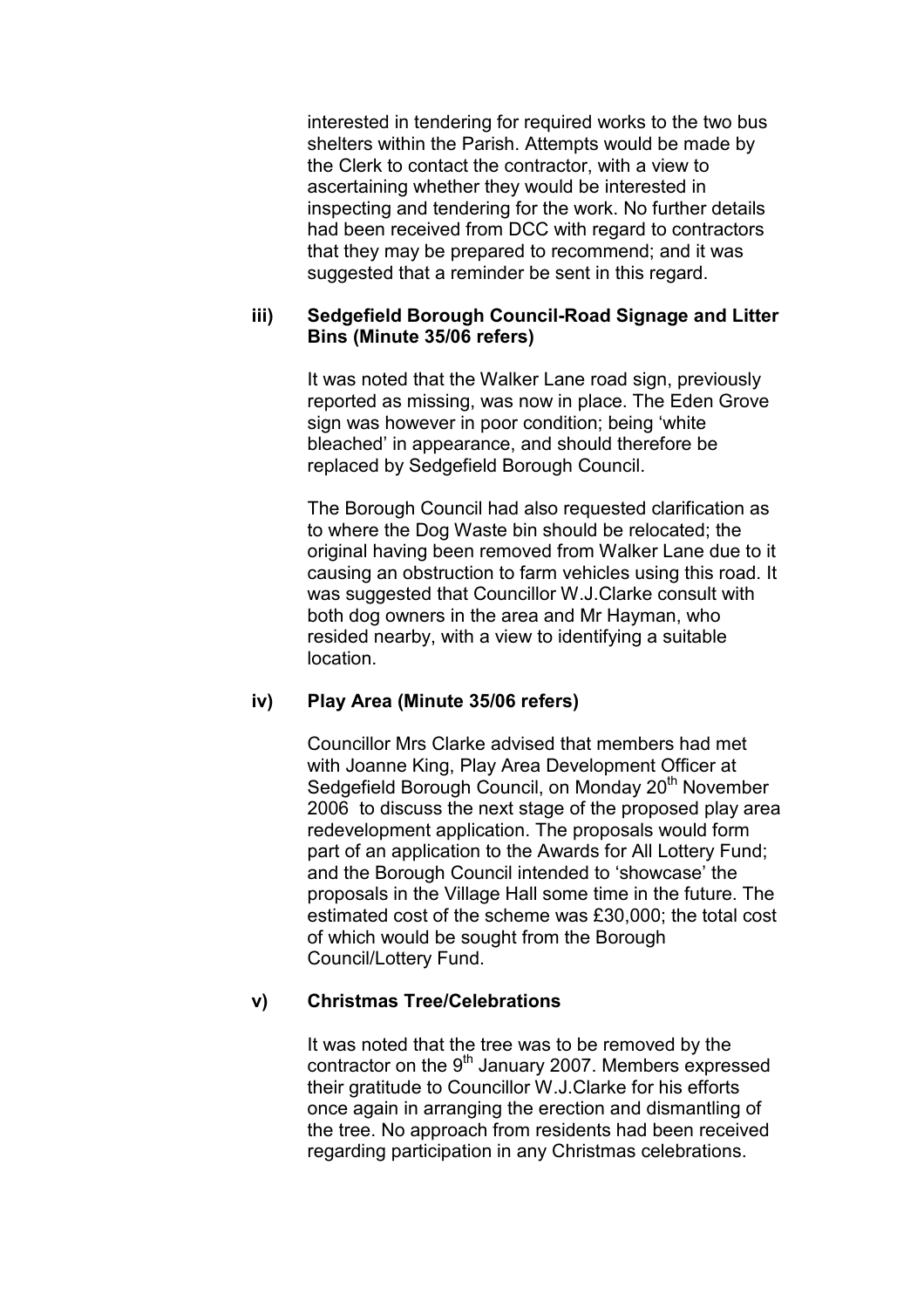## vi) East Thickley Farm

Councillor Mrs Clarke advised that Sedgefield Borough Council had advised that the reported development in the area had nothing to do with outline planning permission granted for the area; and was more likely to be as a result of statutory works or an archaeological dig. The person who had raised the matter had therefore been informed.

### vii) Sustainable Energy

Details of Sedgefield Borough Council's Sustainable Energy Policy had been received and were forwarded on to the resident concerned.

# 46/06 EXTERNAL AUDIT OF ACCOUNTS FOR THE PERIOD ENDED 31ST MARCH 2006

The Council was advised that the results of the external audit of accounts for the period ending 31<sup>st</sup> March 2006 had been received and there had been no matters identified that had required further attention. The Annual Return and Conclusion of Audit Notice had therefore been displayed on the notice board of the Village Hall.

RESOLVED that the results of the external audit of accounts be noted.

#### 47/06 PARISH PRECEPT 2007/2008

Consideration was given to the setting of the Parish Precept for 2007/2008. It was noted that expenditure during the last year had continued to exceed the income from the Parish precept, and therefore it was proposed that the precept be increased for 2007/8 to £4,750.

RESOLVED that the Parish Precept for 2007/2008 be set at £4,750.

## 48/06 ACCOUNTS FOR PAYMENT

Members considered a schedule of Accounts for Payment.

RESOLVED that the following accounts be approved for payment:-

| <b>BDO Stoy Hayward</b>       | <b>External Auditors</b> | £141.00 |
|-------------------------------|--------------------------|---------|
| D.Johnson/Lyndhurst Nurseries | Xmas Tree                | £75.00  |
| N.Hart                        | Salary                   | £166.67 |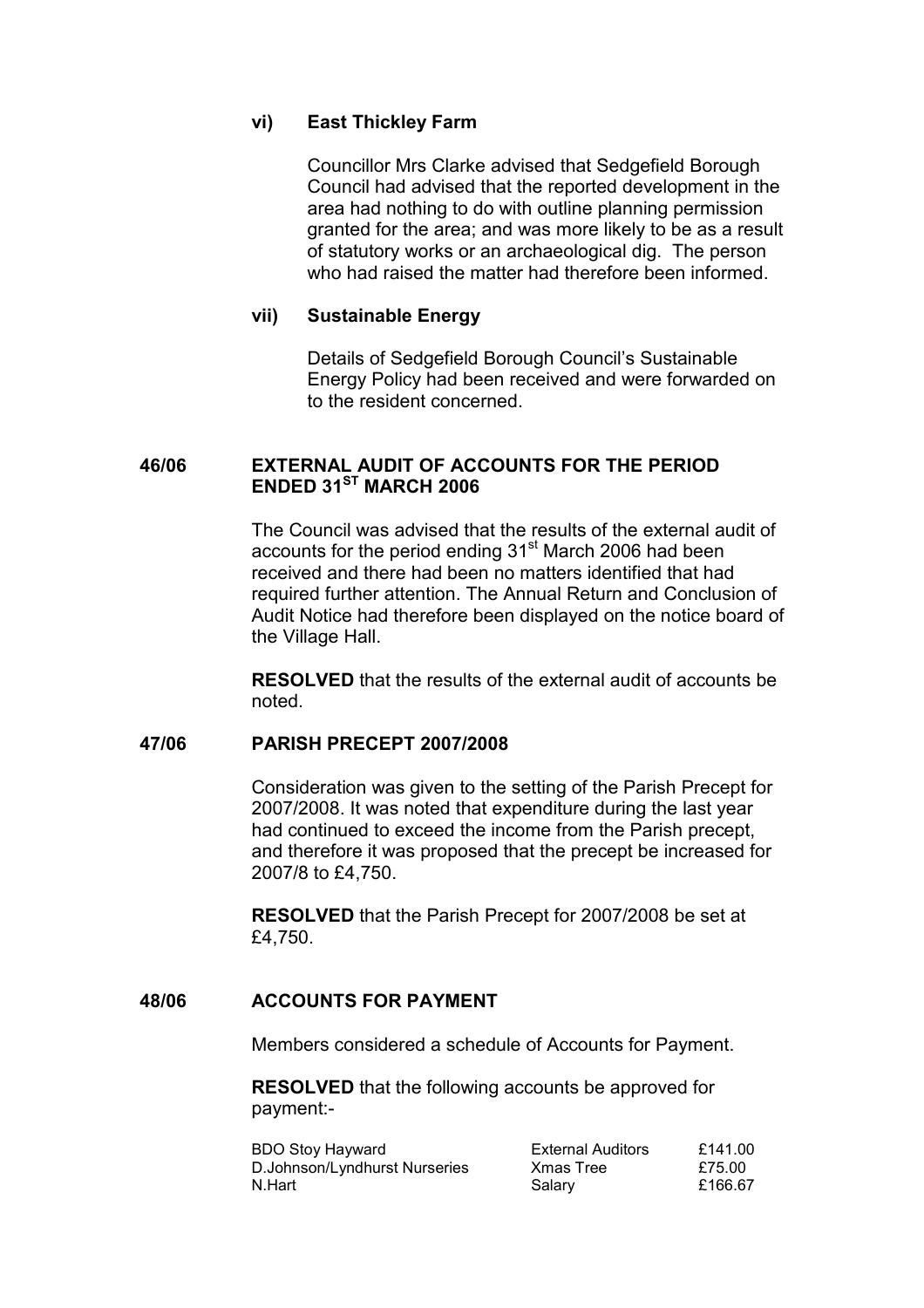N.Hart **Postage E2.40** 

## 49/06 REQUESTS FOR FINANCIAL ASSISTANCE

Consideration was given to requests for financial assistance received from the following organisations:-

- a) Durham Wildlife Trust
- b) Victim Support, County Durham

RESOLVED that the applications be noted.

50/06 GROUNDS MAINTENANCE & GENERAL REPAIRS

EXCLUSION OF THE PRESS AND PUBLIC

RESOLVED that the press and public be excluded from the meeting for the following items of business on the grounds that they involved the disclosure of exempt information as defined in paragraph 3 of part 1 of Schedule 12A of the Local Government Act 1972

i) To consider the award of the Council's Grounds Maintenance Contract for 2007/2008

Consideration was given to a quotation received from C.E.W. in respect of the above contract.

RESOLVED that the quotation received be noted and the Council's Grounds Maintenance Contract for 2007/2008 be awarded to C.E.W.. in accordance with the terms submitted, and C.E.W. be advised accordingly.

ii) Parish Paths Partnership 2007/2008

 Invoice details were submitted by T.W. for the cost of works undertaken as part of the Parish Paths scheme for 2006/2007; for which 100% grant funding had been approved by DCC. It was proposed that payment to T.W. be approved and the Parish Council seek reimbursement from DCC. An estimate was also provided from T.W. for the cost of carrying out similar works for 2007/2008 and members considered participation in the scheme for this period.

## RESOLVED that:-

i) Payment be approved to T.W. in respect of the cost of works carried out as part of the Parish Paths scheme for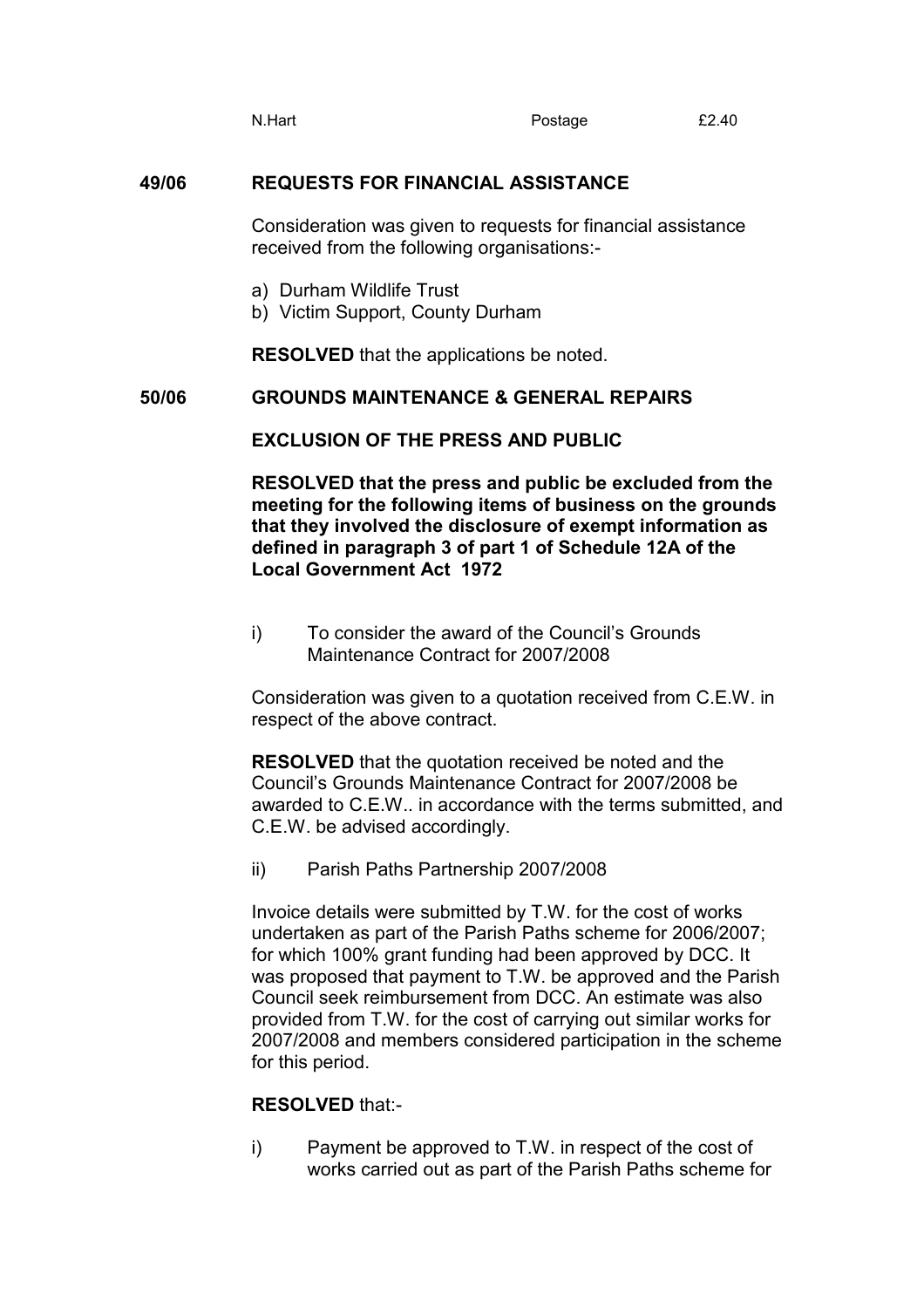2006/2007 and the Parish Council seek reimbursement from DCC in respect of the 100% grant funding.

ii) The quotation received from T.W. for the estimated cost of carrying out works in respect of the Partnership during 2007/2008 be noted and an application be submitted to DCC in respect of this Council's further participation.

### The meeting then continued in public session.

iii) Celebration of the Centenary of Scouting

Consideration was given to a request received from the Bishop Auckland District Scout Group regarding how this Parish might wish to participate in events to celebrate the centenary of Scouting in 2007. One suggestion submitted included the possible use of flowerbeds as a visual commemoration of scouting, however, this Parish did not have such facilities to accommodate this proposal.

RESOLVED that the request be noted.

iv) Anti-Social Behaviour-Area towards the Quarry, top of Walker Lane

Members were advised that instances of fly tipping and other anti social behaviour by youths in the area had been witnessed in recent weeks. It was noted that the Parish had in the past enquired with DCC about the possibility of providing a gate to stop the abandonment of unwanted vehicles and other problems of vandalism/damage in the area however, the County Council had stated that they had no budget for this work and no agreement could be reached amongst the owners over who would pay for such a gate; estimated to be in the region of £300+. It was requested that the problems be again raised with the relevant authorities as demonstration of their continued existence and the justification for some gating/security measure to be in place to restrict unauthorised access in the area.

RESOLVED that the relevant authorities be informed of the instances of fly tipping and other anti social behaviour by youths in the area, that had been witnessed in recent weeks, and DCC be advised that this was further demonstration of the justification for some gating/security measure to be in place to restrict unauthorised access in the area.

### 51/06 CAR PARKING PROBLEMS-NOS 46-59 SOUTHSIDE, MIDDRIDGE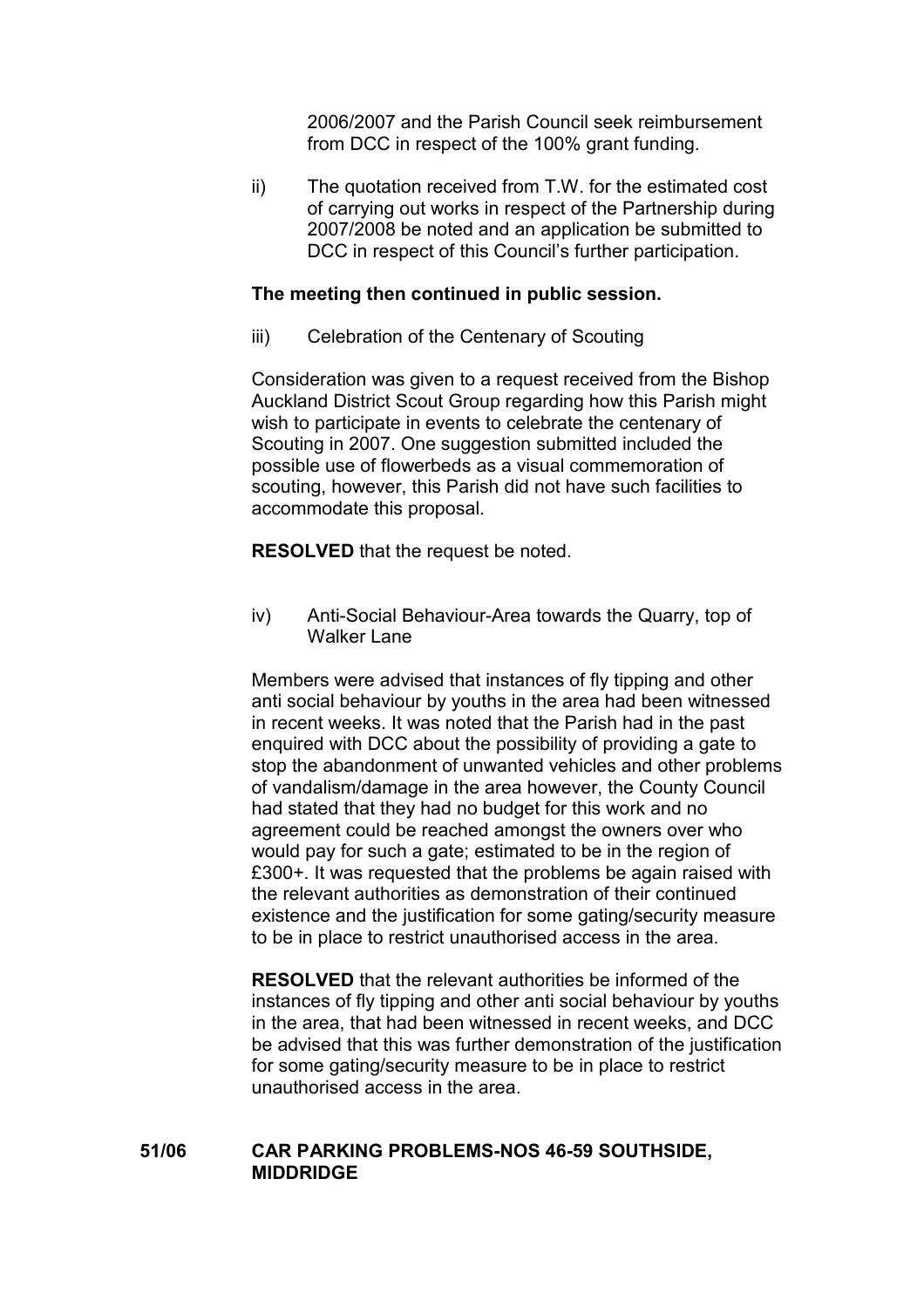The Clerk advised that the problems had been reported to the Traffic Management Section of Durham Police, via DCC, and that Mr Straughier (Traffic Management Officer) had reported that he would look into the matter and had indeed already contacted the resident principally affected by the problem.

 It was noted that the problem had improved slightly since the last meeting in terms of the overall number of vehicles in situ however, problems continued with regard to access by emergency vehicles in the area. It was suggested that appropriate advice should be issued to residents in the future regarding the parking of vehicles, but that advice should come from the Traffic Management Officer when received. Members were also identified to other car parking problems that had become apparent in the area to the rear of The Meadows, including the area of properties adjacent to Council garages. It was suggested that this problem be raised with Sedgefield Borough Council.

 The Clerk advised that no Residents Parking Scheme existed within Durham County that would assist in considering how this problem might be resolved. Discussions had been held with Hurworth Parish Council, who had similarly considered the benefit of having such a scheme, however, they were only at the preliminary stage of discussing this issue, and had not yet determined whether it would be appropriate.

#### RESOLVED that:-

- (i) Advice be sought from the Traffic Management Section of Durham Police regarding the parking of vehicles, with a view to this advice being given by the Traffic Management Officer to residents in the future, either in person or via inclusion of an appropriate article in the Residents Newsletter.
- (ii) The Clerk contact Sedgefield Borough Council regarding other car parking problems that had become apparent in the area to the rear of The Meadows, including the area of properties adjacent to Council garages.

## 52/06 GENERAL CORRESPONDENCE

- i) Durham County Council Environment Awards
- ii) Durham Police Authority-Development of Policing Plan Priorities 2007/2008

Members referred to the above Policing event and the fact that the public telephone box in the Village had